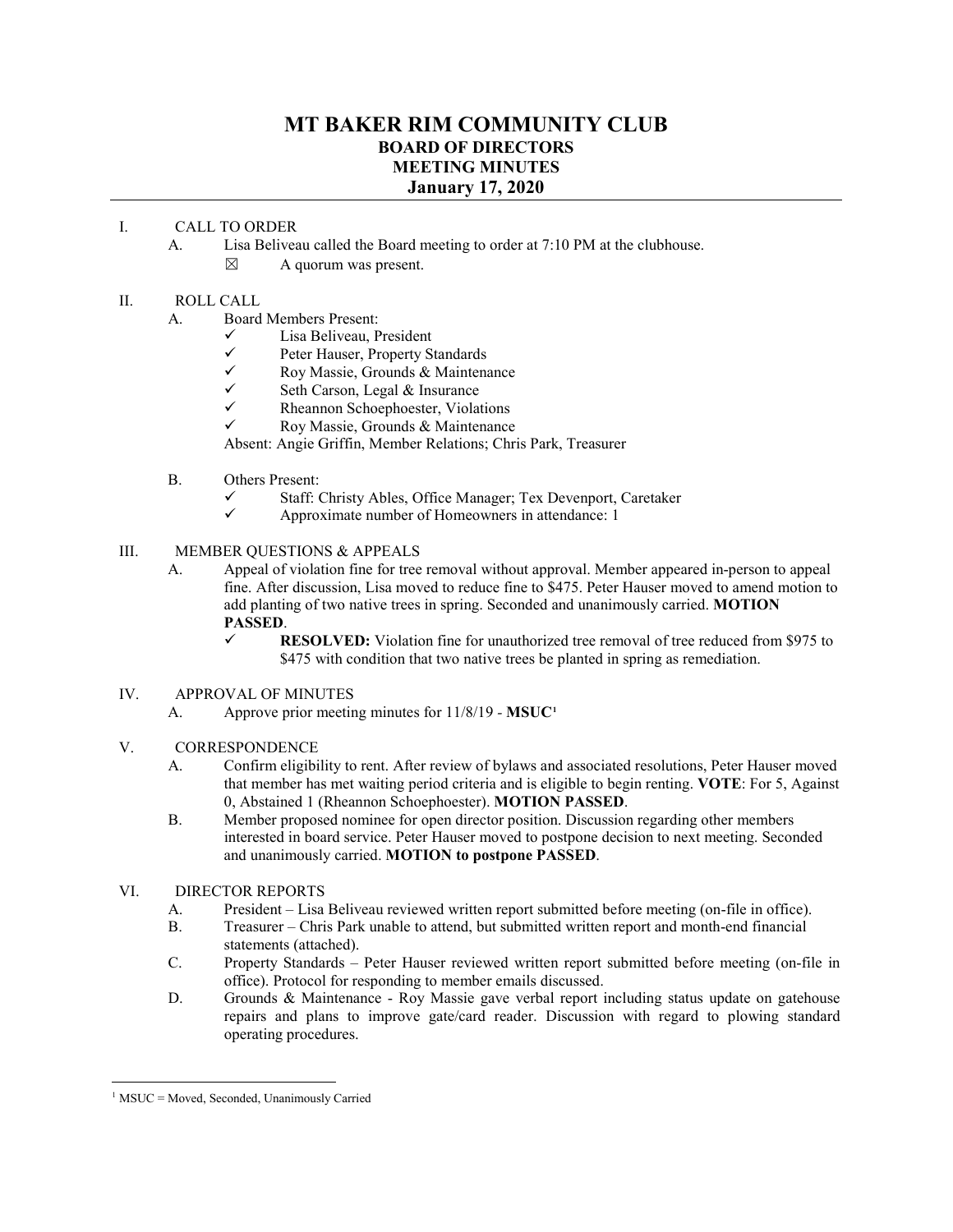- E. Violations Rheannon Schoephoester reviewed written report submitted before meeting (on-file in office). Discussion regarding dusk-to-dawn lights followed.
- VII. FINANCIAL REPORT Financial statements for month ending December 31, 2019 attached.
	- A. Cash balances as of 12/31/19

| Operating       |     | \$40,680  |
|-----------------|-----|-----------|
| Reserves        |     | \$258,874 |
| Const. Deposits | S.  | 14.008    |
| Delinquencies   | -SS | 2,740     |

### VIII. UNFINISHED BUSINESS

A. Update bank signers. Christy Ables to finish drafting resolution updating board bank signers for all accounts.

#### IX. NEW BUSINESS

- A. 2020 AGM date Motion to tentatively set AGM date for June 6, 2020. Seconded and unanimously carried. **MOTION PASSED**.
- B. Planning for 2020/21 Budget and 5-yr Capital Reserve Funding Plan Treasurer to propose meeting date in February.
- C. Lien fee treated as violation fine Peter Hauser moved to postpone decision until next meeting when Treasurer is in attendance. Seconded and unanimously carried. **MOTION to postpone PASSED**.
- D. Gate software database migration and PC upgrade Christy  $\&$  Peter set up meeting to resolve issues.
- E. Bookkeeper open position. Lisa Beliveau moved to make offer to preferred applicant. Seconded and unanimously carried. **MOTION PASSED**.
- F. March Board meeting date. Julie moved to reschedule March meeting to March 13, 2020. Seconded and unanimously carried. **MOTION PASSED**. Peter Hauser noted he will not be able to attend April meeting.

#### X. NEXT MEETING DATE

A. The next Board meeting is scheduled for **February 21, 2020** at 7:00 PM in the clubhouse.

#### XI. ADJOURNMENT

A. There being no further business the meeting was adjourned at 9:43 PM.

#### **APPROVED:**

 $\bf{SECRETARY}$  . The contract of the contract of the contract of the contract of the contract of the contract of the contract of the contract of the contract of the contract of the contract of the contract of the contract of t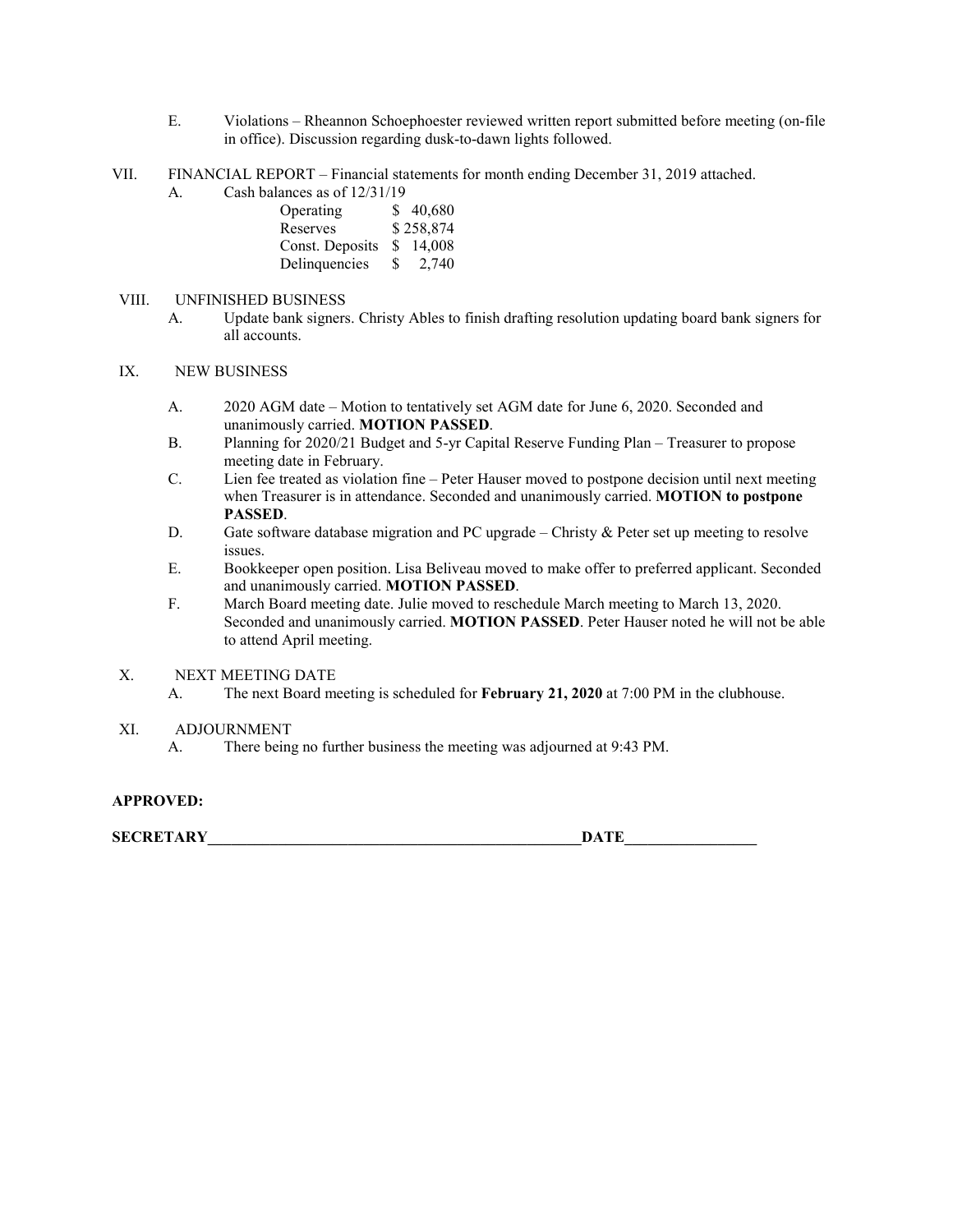# **December 2019 Treasurer Report**

During the latter part of 2019 Angela Urso, MBR's bookkeeper, resigned and therefore the bookkeeping was moved to Debbie Whitcomb temporarily as a short‐term solution while we searched for a new bookkeeper. Interviews have been conducted with potential candidates and, as of the date of this report, we believe that we have sourced a new bookkeeper but have yet to make a formal offer.

As we head into 2020 we will be "firming up" the year's projected surplus while a review is conducted with our external accounting firm Larson Gross. The projected surplus attached to this report a draft and will be finalized in the next couple of months. Once the surplus is finalized a transfer to the capital reserve fund will occur.

Cash balance as of December 31, 2019 was \$313,563 and consisted of \$40,680 allocated to the operating fund, \$258,874 allocated to the replacement fund and \$14,008 held in construction deposits. Cash compared to prior year was \$77,164 less due to a larger amount of prepaid dues collected in 2018.

Accounts receivable as of December  $31<sup>st</sup>$  was \$5,076 compared to approximately \$2,955 in 2018. Dues collected relating to 2020 in the amount of \$16,095 have been "netted" with regular AR. Accounts receivable over 90 outstanding will be reviewed for collectability in the next month.

Revenue for the year ended December  $31<sup>st</sup>$  was \$342,870 and has exceeded budgeted revenue by \$21,832 largely due to a recovery of a bad debt relating to the collection from a member of past year's dues and fines for \$12,038 and rental fee income of \$17,475. Total Member's Dues of \$297,337, matching the 2019 budget, have been recognized as income.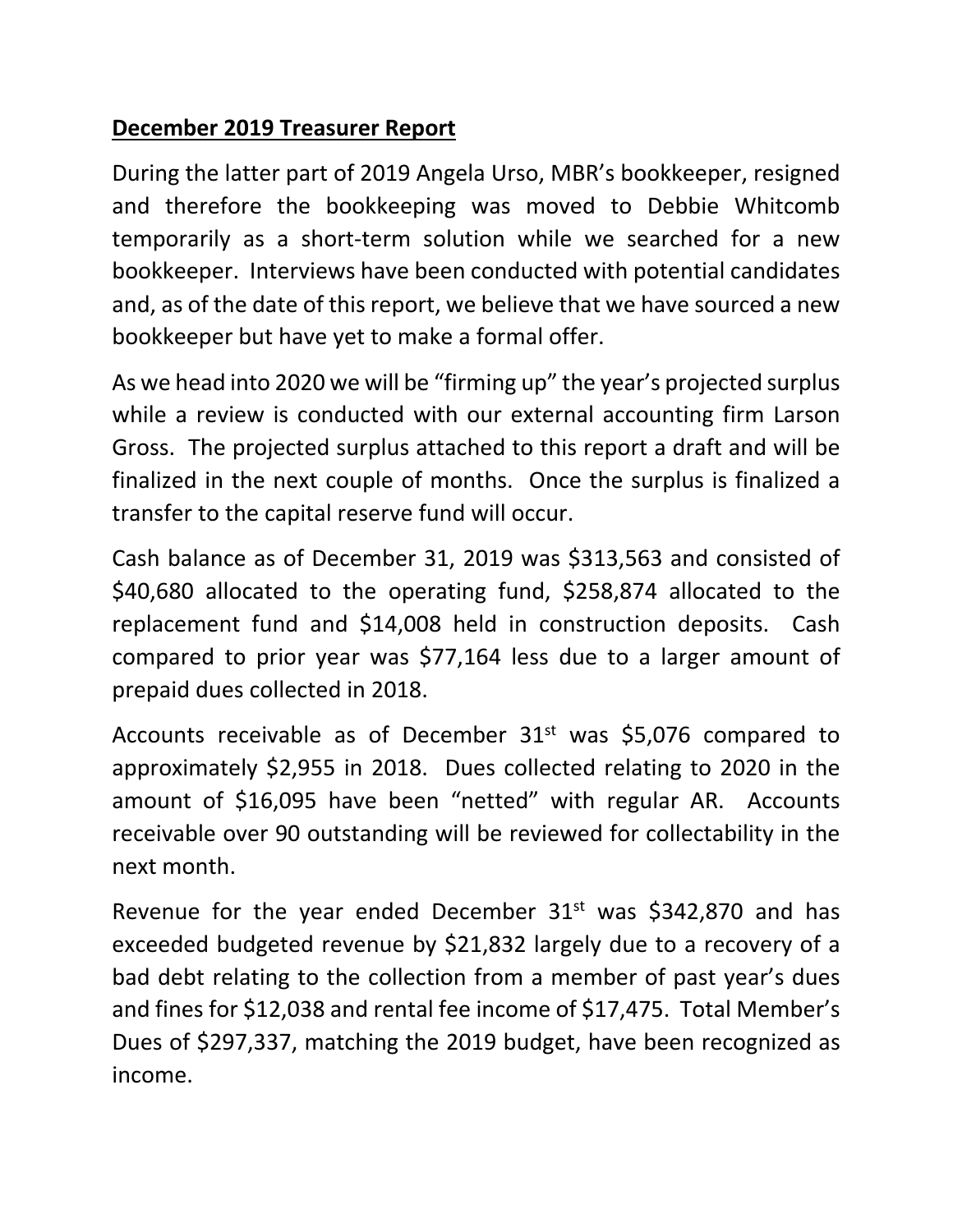As the year is finally closed the following have been confirmed: repairs and maintenance, supplies and utilities were all over budgeted as projected through the halfway point of 2019. It should be noted that a large amount of the repairs and maintenance relating to the catch up of road maintenance for the past two years was expended during the month for approximately \$27k when new speed bumps were installed, and road maintenance was completed. Projected surplus, before capital and depreciation, is currently estimated to be \$22,000 but as we "firm up" the surplus this may be adjusted.

Capital expended during year is related to covering for the road sand in the amount of \$10,394 and office equipment of \$3,154. Design options for the garage shop rebuild are still being considered and the majority of the capital projects relating to the pool deck repairs and the club house floors have been deferred until the new year.

A copy of the financial statements have been attached to this report for further details.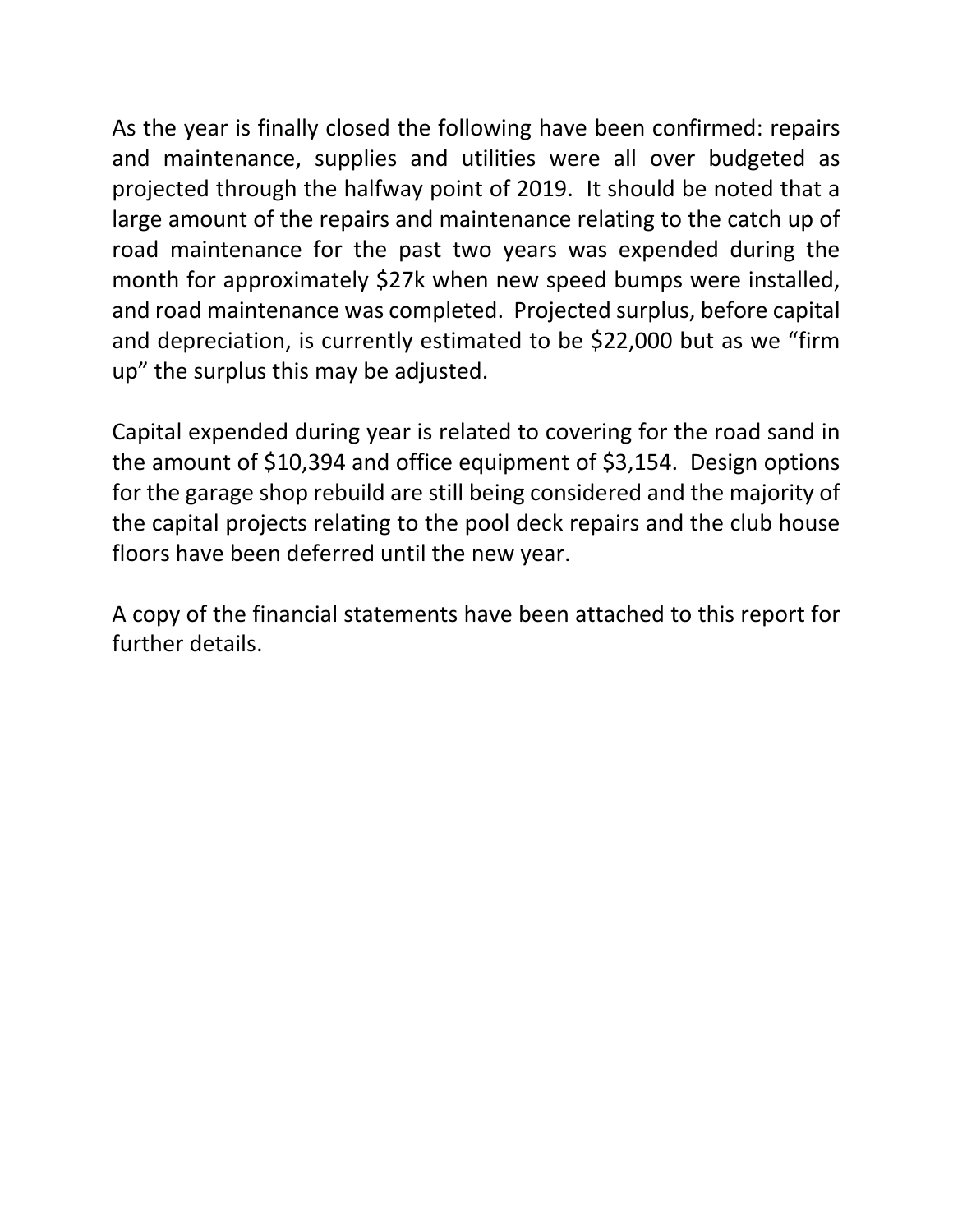# 2:59 PM **Mt. Baker Rim Community Club** 01/15/20 Balance Sheet Prev Year Comparison

Accrual Basis As of December 31, 2019

|                                                          | Dec 31, 19    | Dec 31, 18   | \$ Change     |
|----------------------------------------------------------|---------------|--------------|---------------|
| <b>ASSETS</b>                                            |               |              |               |
| <b>Current Assets</b>                                    |               |              |               |
| <b>Checking/Savings</b><br><b>CASH</b>                   |               |              |               |
| 1020 · Petty Cash - Office                               | 84.95         | 582.23       | -497.28       |
| 1025 · PayPal Online Account                             | 7,627.80      | 1,965.36     | 5,662.44      |
| 1080 · Peoples Business Checking                         | 15,476.51     | 33,055.47    | $-17,578.96$  |
| 1082 · Peoples Business Savings                          | 15,390.21     | 80,744.99    | $-65,354.78$  |
| 1084 · Peoples Construction Deposits                     | 14,008.18     | 16,002.77    | $-1,994.59$   |
| 1086 · Peoples GM Debit Card                             | 2,100.75      | 4,412.25     | $-2,311.50$   |
| 1088 · Peoples Social Card                               | 200.51        | 210.79       | $-10.28$      |
| 1090 First Federal RESERVES MMA new                      | 153,370.42    | 149,708.21   | 3,662.21      |
| 1091 · First Fed Checking                                | 500.00        | 500.00       | 0.00          |
| 1093 First Fed 2YR CD                                    | 52,298.05     | 51,647.57    | 650.48        |
| 1094 First Fed 3YR CD                                    | 52,505.94     | 51,897.78    | 608.16        |
| <b>Total CASH</b>                                        | 313,563.32    | 390,727.42   | $-77,164.10$  |
| <b>Total Checking/Savings</b>                            | 313,563.32    | 390,727.42   | $-77,164.10$  |
| <b>Accounts Receivable</b><br>1200 · Accounts Receivable | $-11,019.82$  | 2,955.14     | $-13,974.96$  |
|                                                          |               |              |               |
| <b>Total Accounts Receivable</b>                         | $-11,019.82$  | 2,955.14     | $-13,974.96$  |
| <b>Other Current Assets</b><br>1310 · Prepaid Insurance  | 7,082.81      | 7,081.19     | 1.62          |
| <b>Total Other Current Assets</b>                        | 7.082.81      | 7.081.19     | 1.62          |
|                                                          |               |              |               |
| <b>Total Current Assets</b>                              | 309,626.31    | 400,763.75   | $-91,137.44$  |
| <b>Fixed Assets</b>                                      |               |              |               |
| <b>1600 BUILDING IMPROVEMENTS</b>                        |               |              |               |
| 1620 Original Cost                                       | 563,160.95    | 563,160.95   | 0.00          |
| 1625 Depreciation                                        | -289,127.74   | -272,813.20  | $-16,314.54$  |
| <b>Total 1600 · BUILDING IMPROVEMENTS</b>                | 274,033.21    | 290,347.75   | $-16,314.54$  |
| 1630 ROAD IMPROVEMENTS                                   |               |              |               |
| 1640 Original Cost                                       | 338,792.00    | 338,792.00   | 0.00          |
| 1645 Depreciation                                        | -338,792.00   | -338,792.00  | 0.00          |
| Total 1630 · ROAD IMPROVEMENTS                           | 0.00          | 0.00         | 0.00          |
| 1650 EQUIPMENT, OTHER                                    |               |              |               |
| 1660 · Original Cost                                     | 101,795.23    | 101,795.23   | 0.00          |
| 1665 · Depreciation                                      | $-92, 153.46$ | $-88,260.12$ | $-3,893.34$   |
| Total 1650 · EQUIPMENT, OTHER                            | 9,641.77      | 13,535.11    | $-3,893.34$   |
| 1670 VEHICLES                                            |               |              |               |
| 1680 Original Cost                                       | 38,675.00     | 38,675.00    | 0.00          |
| 1685 Depreciation                                        | $-36,372.07$  | $-35,983.00$ | $-389.07$     |
| Total 1670 · VEHICLES                                    | 2,302.93      | 2,692.00     | $-389.07$     |
| <b>Total Fixed Assets</b>                                | 285,977.91    | 306,574.86   | $-20,596.95$  |
| <b>Other Assets</b>                                      |               |              |               |
| 1911 Stock - CHS, Inc.                                   | 4,787.92      | 4,787.92     | 0.00          |
| <b>Total Other Assets</b>                                | 4,787.92      | 4,787.92     | 0.00          |
| <b>TOTAL ASSETS</b>                                      | 600,392.14    | 712,126.53   | $-111,734.39$ |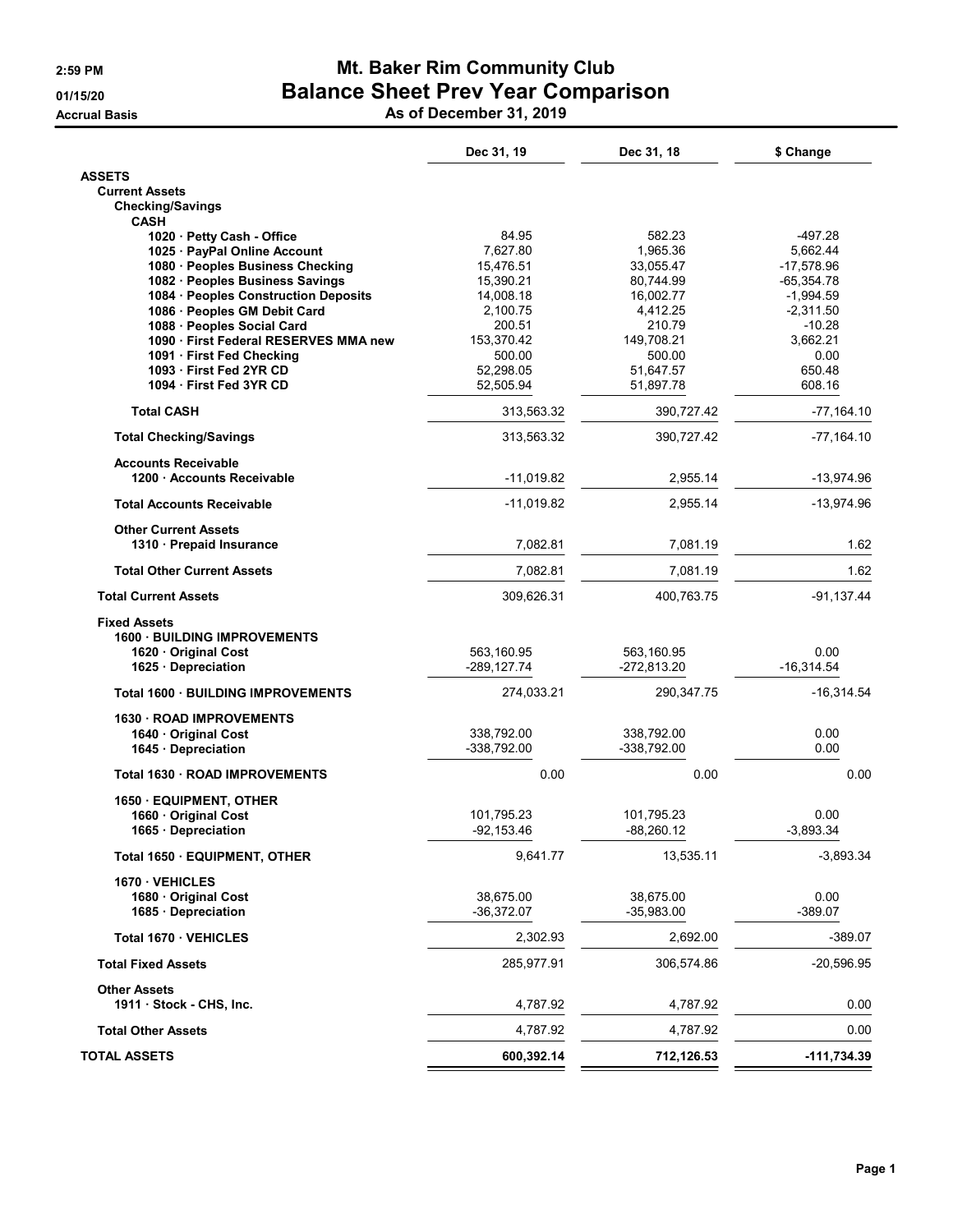# 2:59 PM **Mt. Baker Rim Community Club** 01/15/20 Balance Sheet Prev Year Comparison

Accrual Basis As of December 31, 2019

|                                        | Dec 31, 19   | Dec 31, 18 | \$ Change     |
|----------------------------------------|--------------|------------|---------------|
| <b>LIABILITIES &amp; EQUITY</b>        |              |            |               |
| <b>Liabilities</b>                     |              |            |               |
| <b>Current Liabilities</b>             |              |            |               |
| <b>Accounts Payable</b>                |              |            |               |
| 2000 Accounts Payable                  | 3.159.00     | 0.00       | 3,159.00      |
| <b>Total Accounts Payable</b>          | 3,159.00     | 0.00       | 3,159.00      |
| <b>Other Current Liabilities</b>       |              |            |               |
| 2020 · Accrued Payables                | 0.00         | 11,690.74  | $-11.690.74$  |
| 2080 Prepaid Dues                      | 0.00         | 89.638.31  | $-89.638.31$  |
| 2100 Payroll Liabilities               | 1.855.18     | 928.46     | 926.72        |
| 2200 · Federal Income Tax Payable      | 0.00         | 28.00      | $-28.00$      |
| 2250 Deposits Held for Contractors     | 14,000.00    | 16,000.00  | $-2,000.00$   |
| <b>Total Other Current Liabilities</b> | 15,855.18    | 118,285.51 | $-102,430.33$ |
| <b>Total Current Liabilities</b>       | 19,014.18    | 118,285.51 | $-99,271.33$  |
| <b>Total Liabilities</b>               | 19,014.18    | 118,285.51 | $-99,271.33$  |
| <b>Equity</b>                          |              |            |               |
| 3015 Retained Earnings                 | 16,281.79    | $-0.45$    | 16,282.24     |
| 3020 Operating Fund                    | 322.790.23   | 322.790.23 | 0.00          |
| 3030 · Replacement Fund                | 254,769.00   | 254,769.00 | 0.00          |
| <b>Net Income</b>                      | $-12,463.06$ | 16,282.24  | $-28,745.30$  |
| <b>Total Equity</b>                    | 581,377.96   | 593.841.02 | $-12,463.06$  |
| <b>TOTAL LIABILITIES &amp; EQUITY</b>  | 600,392.14   | 712,126.53 | -111,734.39   |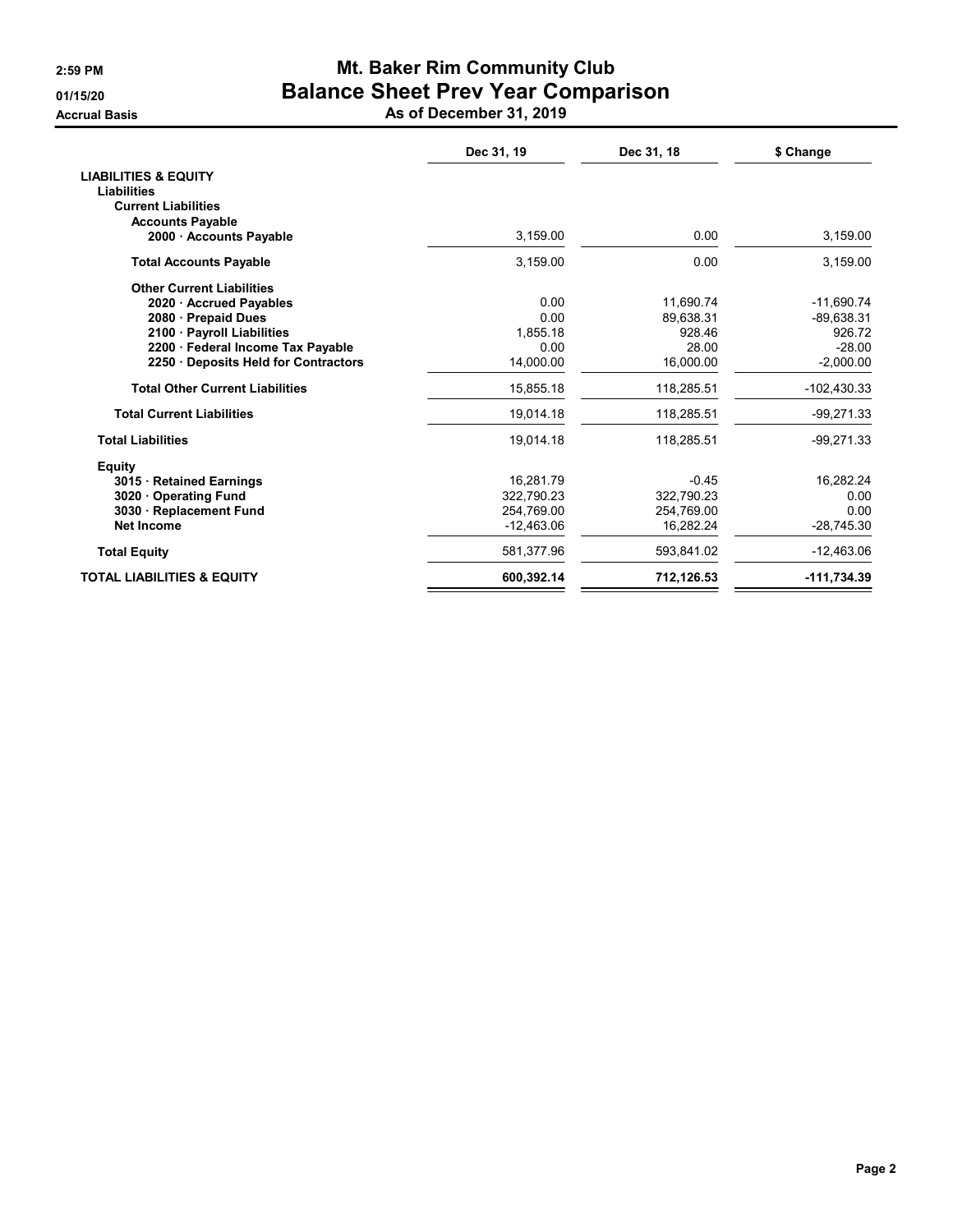# 2:59 PM Mt. Baker Rim Community Club 01/15/20 **Profit & Loss Budget vs. Actual** Accrual Basis January through December 2019

|                                       | Jan - Dec 19 | <b>Budget</b> | \$ Over Budget |
|---------------------------------------|--------------|---------------|----------------|
| <b>Ordinary Income/Expense</b>        |              |               |                |
| Income                                |              |               |                |
| 4010 Members Dues                     | 297,337.50   | 295,988.00    | 1,349.50       |
| 4018 · Rental Income - Apartment      | 5,400.00     | 0.00          | 5,400.00       |
| 4020 Capital Portion of Dues          | 0.00         | 0.00          | 0.00           |
| 4025 · Special Assessment for Pool    | 0.00         | 0.00          | 0.00           |
| 4030 Members Interest                 | 432.39       | 400.00        | 32.39          |
| 4050 Members Lien Fees                | 1,600.00     | 0.00          | 1,600.00       |
| 4101 Member Gate Card                 | 1,105.00     | 1,300.00      | $-195.00$      |
| 4102 Vendor Gate Card                 | 895.00       | 2,000.00      | $-1,105.00$    |
| 4140 Interest Income                  | 2,686.88     | 3,500.00      | $-813.12$      |
| 4165 · Recovery of Bad Debt           | 12,038.57    | 0.00          | 12,038.57      |
| 4168 Clubhouse Rental Income          | 350.00       | 350.00        | 0.00           |
| 4169 Violations Income                | 200.00       | 1,000.00      | $-800.00$      |
| 4173 · Renter Fee Income              | 17,475.00    | 14,000.00     | 3,475.00       |
| 4175 Transfer Fees                    | 3,300.00     | 2,500.00      | 800.00         |
| 4176 · Social Function Income         | 50.00        | 0.00          | 50.00          |
| <b>Total Income</b>                   | 342,870.34   | 321,038.00    | 21,832.34      |
| <b>Gross Profit</b>                   | 342,870.34   | 321,038.00    | 21,832.34      |
| <b>Expense</b>                        |              |               |                |
| 5000 ADMINISTRATION                   |              |               |                |
| 5005 · Accounting Expense             | 8,550.00     | 8,500.00      | 50.00          |
| 5006 · Bookkeeping                    | 2,260.00     | 250.00        | 2,010.00       |
| 5011 · Bank Service Charges           | 301.18       | 60.00         | 241.18         |
| 5012 Credit Card Fees                 | 3,020.93     | 1.900.00      | 1,120.93       |
| 5014 Consulting Expense               | 0.00         | 0.00          | 0.00           |
| 5021 Gate Card Expense                | 1,442.92     | 1,000.00      | 442.92         |
| 5024 · Annual General Meeting Expense | 1,436.40     | 1,400.00      | 36.40          |
| 5025 · General Admin./Directors       | 1,714.05     | 625.00        | 1,089.05       |
| 5026 · Interest Expense               | 67.31        |               |                |
| 5028 · Internet Access                | 1,169.91     | 1,600.00      | -430.09        |
| $5030 \cdot$ Legal                    | 1,216.50     |               |                |
| 5031 · Legal - Filing Fees            | 0.00         | 200.00        | $-200.00$      |
| 5032 · Attorney Fees                  | 0.00         | 500.00        | $-500.00$      |
| 5035 Licenses & Permits               | 800.97       | 700.00        | 100.97         |
| 5036 Mileage                          | 0.00         | 50.00         | $-50.00$       |
| 5045 Office Supplies                  | 976.44       | 1,500.00      | -523.56        |
| 5046 · Postage                        | 268.25       | 750.00        | -481.75        |
| 5047 Computer Software                | 32.54        | 225.00        | $-192.46$      |
| 5050 · Social Functions               | 407.98       | 0.00          | 407.98         |
| 5060 Training                         | 325.00       | 300.00        | 25.00          |
| 5061 · Amazon Prime Annual Fee        | 0.00         | 110.00        | $-110.00$      |
| 5064 · Website                        | 268.10       | 350.00        | $-81.90$       |
| 5065 · Website Hosting                | 0.00         | 0.00          | 0.00           |
| 5120 General Insurance                | 16,997.13    | 15,250.00     | 1,747.13       |
| <b>Total 5000 ADMINISTRATION</b>      | 41,255.61    | 35,270.00     | 5,985.61       |
| 5200 MAINTENANCE & REPAIR             |              |               |                |
| 5210 Clubhouse-Maintenance            | 908.81       | 1,200.00      | -291.19        |
| 5215 Gate House-Maintenance           | 4,170.38     | 600.00        | 3,570.38       |
| 5216 · Office Maintenance             | 0.00         | 300.00        | $-300.00$      |
| 5220 Gate/Security-Maintenance        | 2,790.76     | 1,200.00      | 1,590.76       |
| 5225 · Pool-Maintenance & Repair      | 335.60       | 1,200.00      | $-864.40$      |
| 5230 Grounds-Maintenance              | 3,086.07     | 2,400.00      | 686.07         |
| 5231 · Roads-Maintenance/Paving       | 27,576.36    | 18,000.00     | 9,576.36       |
| 5235 · Compactor Maintenance          | 0.00         | 500.00        | $-500.00$      |
| 5240 · Tree Removal                   | 2,929.50     | 1,200.00      | 1,729.50       |
| 5260 Maintenance-Other                | 663.07       |               |                |
|                                       |              |               |                |
| Total 5200 · MAINTENANCE & REPAIR     | 42,460.55    | 26,600.00     | 15,860.55      |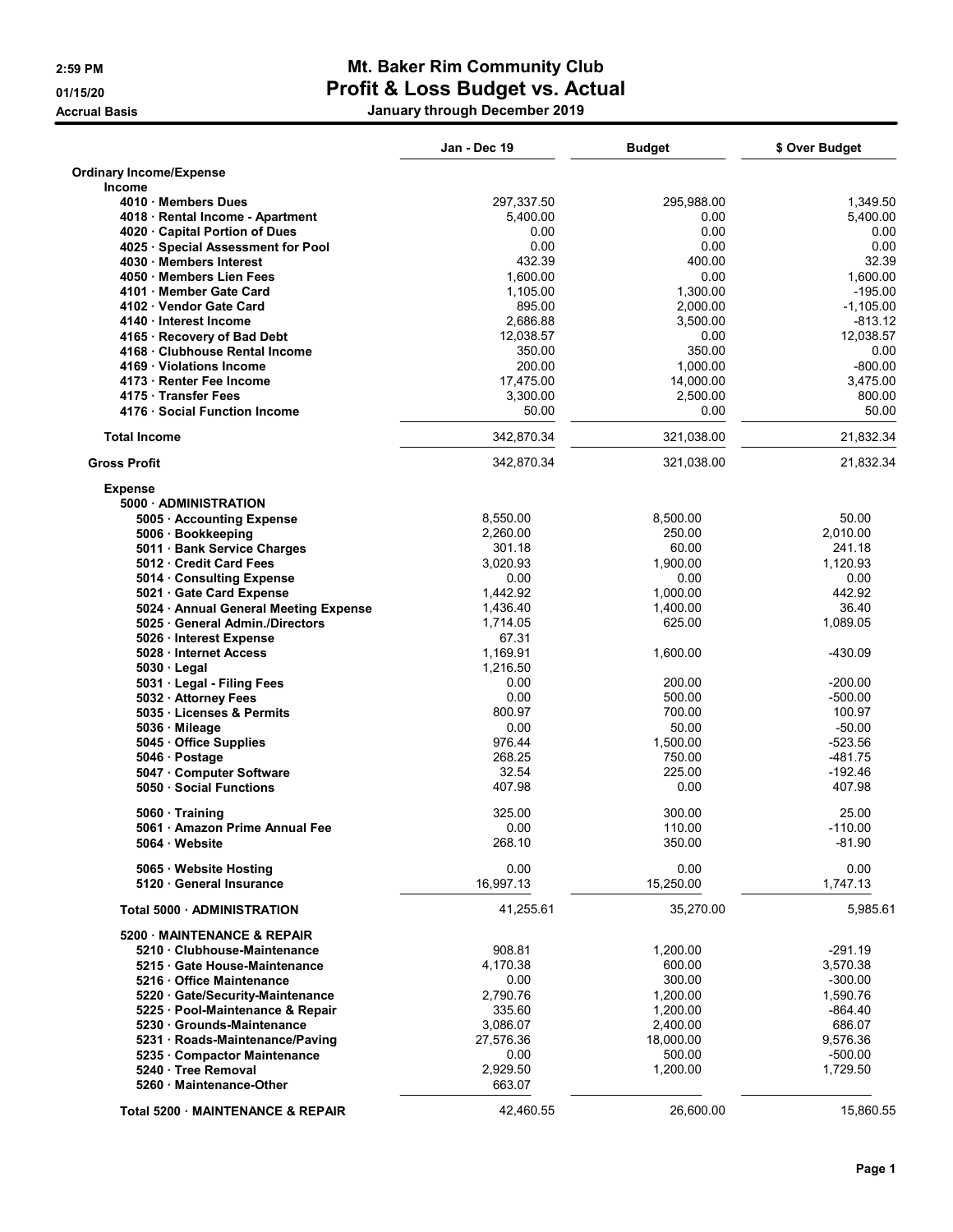## 2:59 PM Mt. Baker Rim Community Club 01/15/20 **Profit & Loss Budget vs. Actual** Accrual Basis January through December 2019

|                                                                     | Jan - Dec 19          | <b>Budget</b> | \$ Over Budget |
|---------------------------------------------------------------------|-----------------------|---------------|----------------|
| 5300 SUPPLIES                                                       |                       |               |                |
| 5310 Other Supplies                                                 | 805.49                | 0.00          | 805.49         |
| 5311 · Clubhouse Supplies                                           | 3,164.09              | 1,100.00      | 2,064.09       |
| 5320 · Pool Supplies                                                | 13,467.38             | 8,000.00      | 5,467.38       |
| $5325 \cdot \text{Tools}$                                           | 838.02                | 900.00        | $-61.98$       |
| Total 5300 · SUPPLIES                                               | 18,274.98             | 10,000.00     | 8,274.98       |
| 5400 TAXES                                                          |                       |               |                |
| 5410 · Payroll Taxes                                                |                       |               |                |
| 5411 · Federal Unemployment Tax                                     | 211.70                | 350.00        | -138.30        |
| 5412 · FICA/Medicare                                                | 11,792.94             | 10,500.00     | 1,292.94       |
| 5414 State Unemployment Tax                                         | 584.16                | 200.00        | 384.16         |
| 5415 Labor & Industries                                             | 2,894.56              | 3,750.00      | -855.44        |
| 5410 · Payroll Taxes - Other                                        | 91.35                 |               |                |
| Total 5410 · Payroll Taxes                                          | 15,574.71             | 14,800.00     | 774.71         |
| 5420 Income Taxes                                                   | 423.00                | 0.00          | 423.00         |
| 5430 · Property Tax - Gatehouse                                     | 209.00                | 225.00        | $-16.00$       |
| 5435 · Property Tax - MBR lots                                      | 17.90                 | 18.00         | $-0.10$        |
| Total 5400 · TAXES                                                  | 16,224.61             | 15,043.00     | 1,181.61       |
| 5500 UTILITIES                                                      |                       |               |                |
| 5510 · Telephone                                                    | 2,302.48              | 1,800.00      | 502.48         |
| 5515 Garbage                                                        | 16,231.44             | 13,500.00     | 2,731.44       |
| 5516 · Recycling                                                    | 8,535.07              | 5,000.00      | 3,535.07       |
| 5520 Gate House-Power                                               | 2,404.35              | 3,000.00      | $-595.65$      |
| 5525 Clubhouse-Power                                                | 5,078.08              | 5,500.00      | -421.92        |
| 5530 · Storage Shed-Power                                           | 263.15                | 250.00        | 13.15          |
| 5535 Gate House-Water                                               | 300.84                | 300.00        | 0.84           |
| 5537 · Propane                                                      | 6,267.27              | 9,000.00      | $-2,732.73$    |
| 5540 Clubhouse-Water                                                | 705.54                | 600.00        | 105.54         |
| 5545 · Clubhouse-Wi-Fi Internet                                     | 1,709.82              | 2,300.00      | $-590.18$      |
| Total 5500 UTILITIES                                                | 43,798.04             | 41,250.00     | 2,548.04       |
| 5600 VEHICLE/EQUIPMENT                                              |                       |               |                |
| $5610 \cdot$ Fuel                                                   | 3,888.70              | 2,750.00      | 1,138.70       |
| 5615 Maintenance & Repair-Vehicles                                  | 3,270.95              | 2,500.00      | 770.95         |
| <b>Total 5600 · VEHICLE/EQUIPMENT</b>                               | 7,159.65              | 5,250.00      | 1,909.65       |
| 5700 WAGES & BENEFITS                                               |                       |               |                |
| 5710 · Employee Medical                                             | 0.00                  | 0.00          | 0.00           |
| 5715 · Salary - Caretaker                                           | 52,716.57             | 49,000.00     | 3,716.57       |
| 5720 · Wages - Bookkeeper                                           | 17,195.84             | 24,000.00     | $-6,804.16$    |
| 5721 · Wages - MBR Office Manager                                   | 32,185.49             | 22,000.00     | 10,185.49      |
| 5724 · Wages - Seasonal PT Caretaker                                | 2,887.50<br>39,065.87 | 39,000.00     | 65.87          |
| 5725 · Wages - Asst. Caretaker<br>5726 · Wages - PT Asst. Caretaker | 4,392.57              | 10,000.00     | $-5,607.43$    |
| 5727 · IRA Contributions                                            | 1,764.05              | 4,000.00      | $-2,235.95$    |
| Total 5700 WAGES & BENEFITS                                         | 150,207.89            | 148,000.00    | 2,207.89       |
| 6560 · Payroll Expenses                                             | 2,097.08              | 2,100.00      | $-2.92$        |
| 66900 · Reconciliation Discrepancies                                | $-600.00$             |               |                |
| <b>Total Expense</b>                                                | 320,878.41            | 283,513.00    | 37,365.41      |
| Net Ordinary Income                                                 | 21,991.93             | 37,525.00     | $-15,533.07$   |
| <b>Other Income/Expense</b>                                         |                       |               |                |
| <b>Other Expense</b>                                                |                       |               |                |
| 8040 Clubhouse-Emergency Maintenance                                | 309.05                |               |                |
| 8065 · Charitable Contributions                                     | 0.00                  | 0.00          | 0.00           |
| 8070 Operating Reserve                                              | $-11,025.00$          | 42,000.00     | $-53,025.00$   |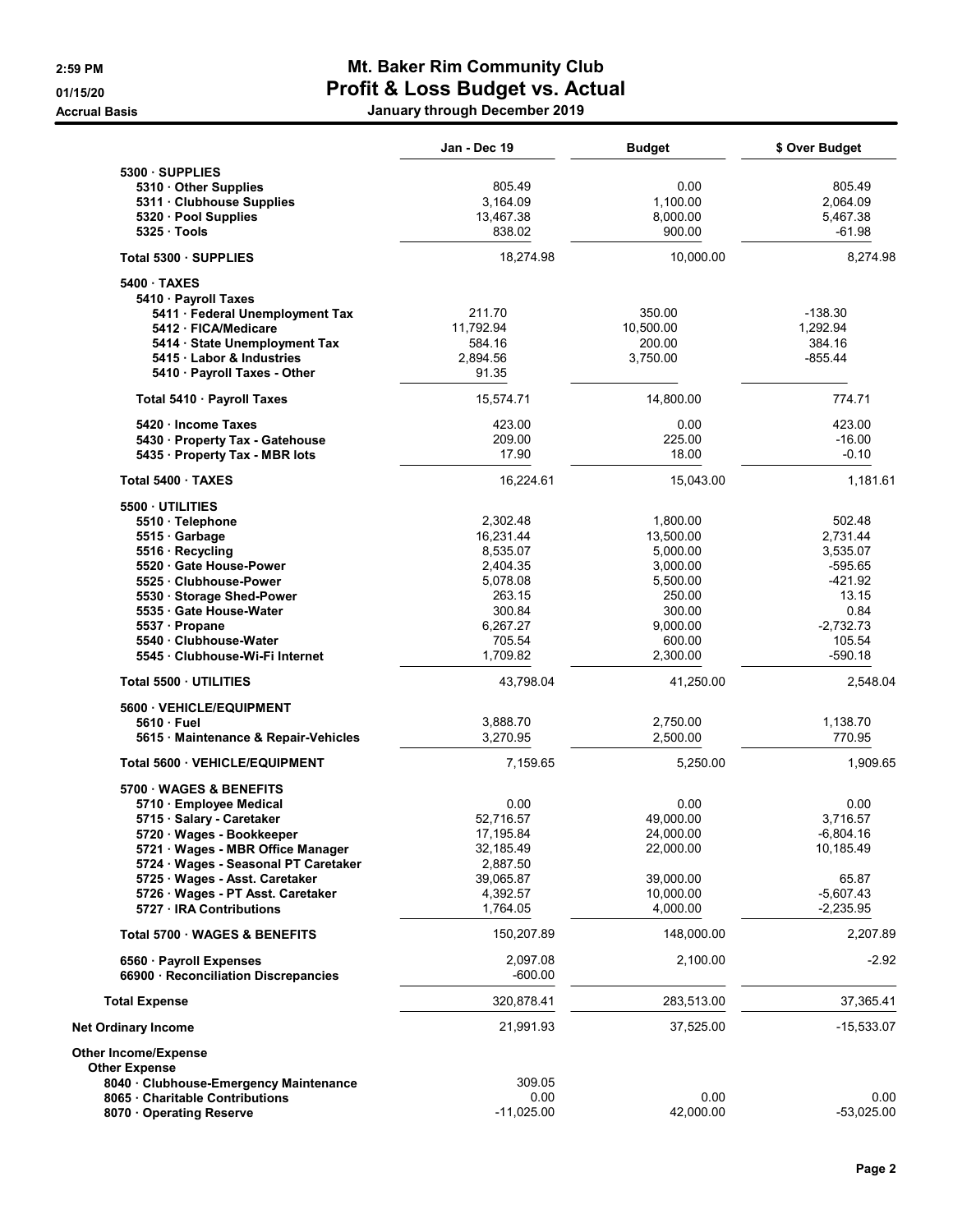# 2:59 PM Mt. Baker Rim Community Club 01/15/20 **Profit & Loss Budget vs. Actual**

Accrual Basis **Accrual Basis** Accrual Basis **January through December 2019** 

|                                                                                                                       | Jan - Dec 19 | <b>Budget</b> | \$ Over Budget |
|-----------------------------------------------------------------------------------------------------------------------|--------------|---------------|----------------|
| 8500 CAPITAL EXPENDITURES<br>8510 · Building Improvements<br>8511 · Gatehouse-Office & Gatehse Apt.<br>8515 Clubhouse | 0.00         | 0.00          | 0.00           |
| 8552 · Tiling Bathrooms                                                                                               | 0.00         |               |                |
| Total 8515 · Clubhouse                                                                                                | 0.00         |               |                |
| 8518 · Swimming Pool                                                                                                  | 0.00         | 0.00          | 0.00           |
| 8521 Garage Shop Build                                                                                                | 0.00         | 0.00          | 0.00           |
| 8555 · Sand Cover                                                                                                     | 10,394.01    | 0.00          | 10,394.01      |
| Total 8510 · Building Improvements                                                                                    | 10,394.01    | 0.00          | 10,394.01      |
| 8530 New Equipment                                                                                                    |              |               |                |
| 8538 Office Equipment                                                                                                 | 3,154.98     | 0.00          | 3,154.98       |
| 8548 · Security Cameras and Equipment                                                                                 | 0.00         | 0.00          | 0.00           |
| Total 8530 · New Equipment                                                                                            | 3,154.98     | 0.00          | 3,154.98       |
| 8560 Capital Reserve Fund                                                                                             | 11,025.00    |               |                |
| Total 8500 CAPITAL EXPENDITURES                                                                                       | 24,573.99    | 0.00          | 24,573.99      |
| 8600 · Depreciation Expense                                                                                           | 20,596.95    |               |                |
| <b>Total Other Expense</b>                                                                                            | 34,454.99    | 42.000.00     | $-7,545.01$    |
| <b>Net Other Income</b>                                                                                               | -34,454.99   | $-42,000.00$  | 7,545.01       |
| <b>Net Income</b>                                                                                                     | $-12,463.06$ | $-4,475.00$   | $-7.988.06$    |
|                                                                                                                       |              |               |                |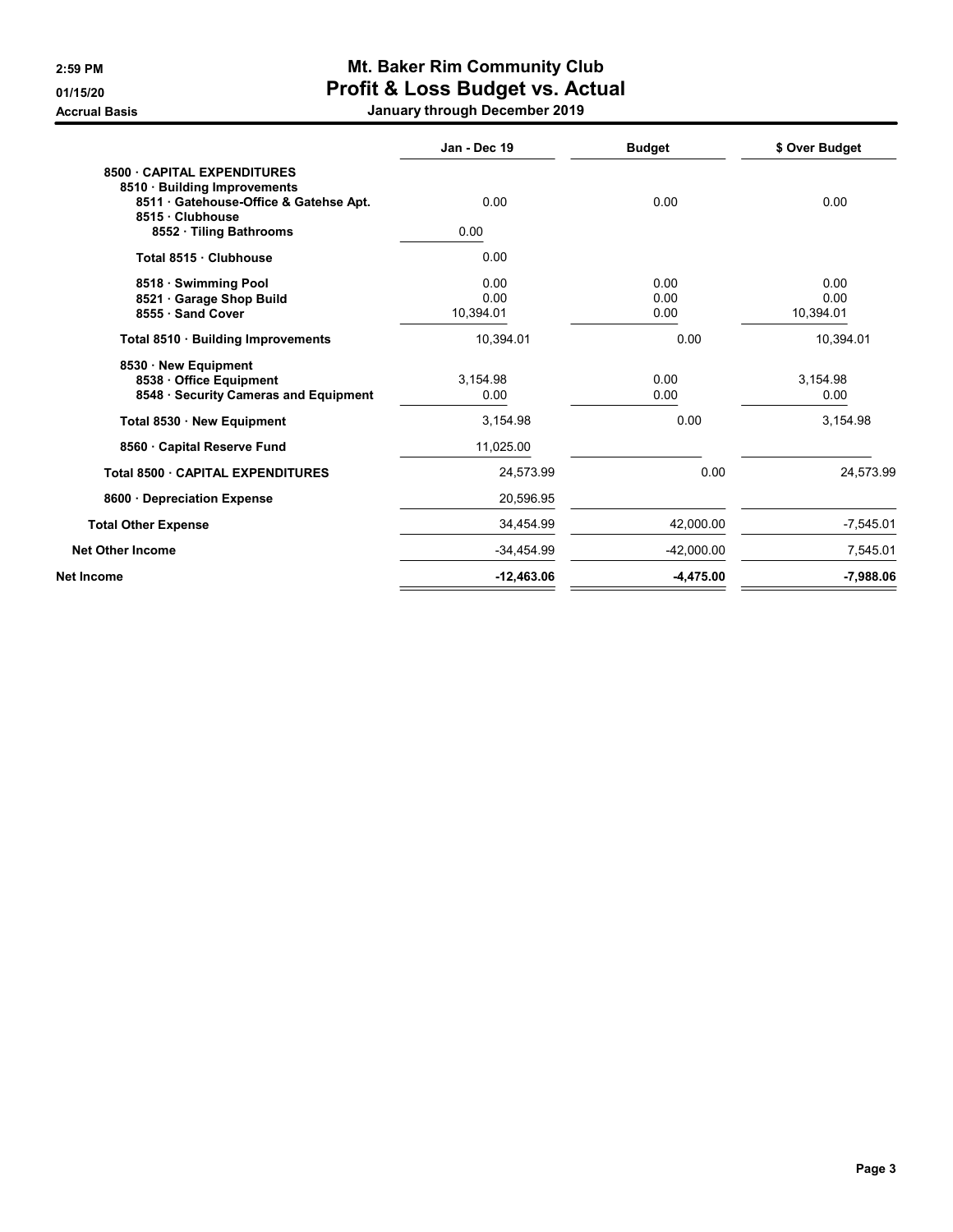# 3:12 PM **Mt. Baker Rim Community Club** 01/15/20 **Profit & Loss** Accrual Basis December 2019

|                                                     | <b>Dec 19</b>  |
|-----------------------------------------------------|----------------|
| <b>Ordinary Income/Expense</b>                      |                |
| Income                                              |                |
| 4018 · Rental Income - Apartment                    | 600.00         |
| 4101 · Member Gate Card                             | 110.00         |
| 4140 · Interest Income                              | 5.55           |
| 4169 Violations Income                              | 100.00         |
| 4173 · Renter Fee Income                            | 600.00         |
| 4175 · Transfer Fees                                | 150.00         |
| <b>Total Income</b>                                 | 1,565.55       |
| <b>Gross Profit</b>                                 | 1,565.55       |
| <b>Expense</b>                                      |                |
| 5000 ADMINISTRATION                                 |                |
| 5006 · Bookkeeping                                  | 1,600.00       |
| 5011 · Bank Service Charges                         | 226.95         |
| 5012 Credit Card Fees                               | 23.79          |
| 5021 Gate Card Expense                              | 267.00         |
| 5045 Office Supplies                                | 65.44          |
| 5046 · Postage                                      | 22.60<br>32.54 |
| 5047 · Computer Software<br>5050 · Social Functions | 19.86          |
|                                                     |                |
| 5064 · Website                                      | 5.88           |
| Total 5000 · ADMINISTRATION                         | 2.264.06       |
| 5200 MAINTENANCE & REPAIR                           |                |
| 5210 Clubhouse-Maintenance                          | 501.64         |
| 5215 Gate House-Maintenance                         | 0.00           |
| 5220 Gate/Security-Maintenance                      | $-64.17$       |
| 5230 · Grounds-Maintenance                          | 285.18         |
| Total 5200 MAINTENANCE & REPAIR                     | 722.65         |
| 5300 · SUPPLIES                                     |                |
| 5311 · Clubhouse Supplies                           | 1,036.79       |
| 5325 Tools                                          | 59.76          |
| Total 5300 · SUPPLIES                               | 1.096.55       |

Page 1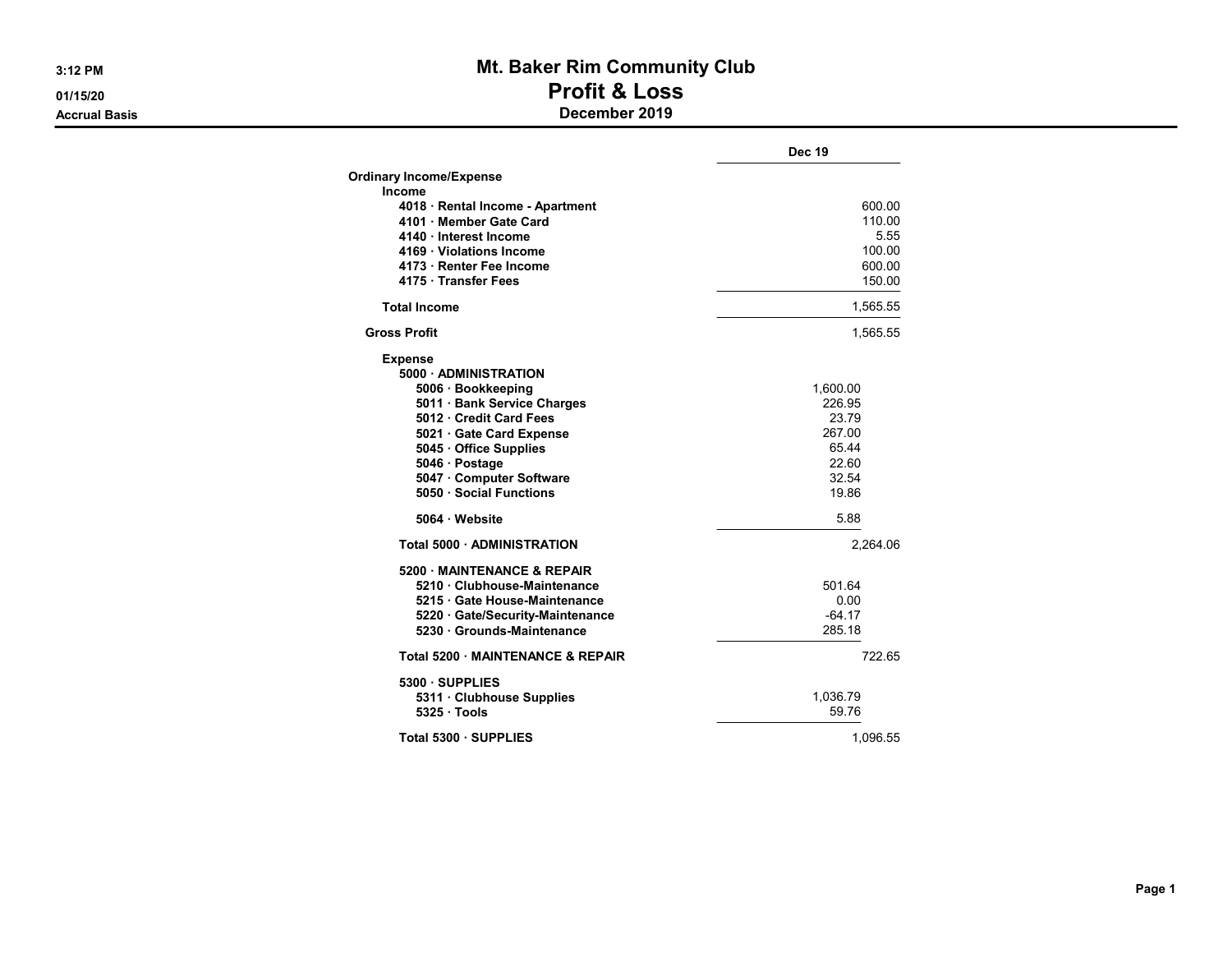# 3:12 PM **Mt. Baker Rim Community Club** 01/15/20 **Profit & Loss**

## Accrual Basis December 2019

|                                        | <b>Dec 19</b> |
|----------------------------------------|---------------|
| 5400 TAXES<br>5410 · Payroll Taxes     |               |
| 5412 · FICA/Medicare                   | 1,125.98      |
| 5414 · State Unemployment Tax          | 49.51         |
| 5415 · Labor & Industries              | 330.65        |
| Total 5410 · Payroll Taxes             | 1,506.14      |
| Total 5400 TAXES                       | 1,506.14      |
| 5500 UTILITIES                         |               |
| 5510 · Telephone                       | 472.71        |
| 5515 · Garbage                         | 698.27        |
| 5516 · Recycling                       | 785.45        |
| 5520 · Gate House-Power                | 494.34        |
| 5525 Clubhouse-Power                   | 649.77        |
| 5530 Storage Shed-Power                | 27.92         |
| 5535 Gate House-Water                  | 75.21         |
| 5540 Clubhouse-Water                   | 133.86        |
| Total 5500 UTILITIES                   | 3,337.53      |
| 5600 VEHICLE/EQUIPMENT                 |               |
| 5610 Fuel                              | 515.30        |
| 5615 · Maintenance & Repair-Vehicles   | 2.75          |
| Total 5600 · VEHICLE/EQUIPMENT         | 518.05        |
| 5700 WAGES & BENEFITS                  |               |
| 5715 · Salary - Caretaker              | 6,180.00      |
| 5720 · Wages - Bookkeeper              | 313.12        |
| 5721 · Wages - MBR Office Manager      | 3,834.69      |
| 5725 · Wages - Asst. Caretaker         | 4,391.03      |
| 5727 · IRA Contributions               | 141.12        |
| <b>Total 5700 WAGES &amp; BENEFITS</b> | 14,859.96     |
| 6560 · Payroll Expenses                | 211.00        |
| <b>Total Expense</b>                   | 24,515.94     |
| <b>Net Ordinary Income</b>             | $-22,950.39$  |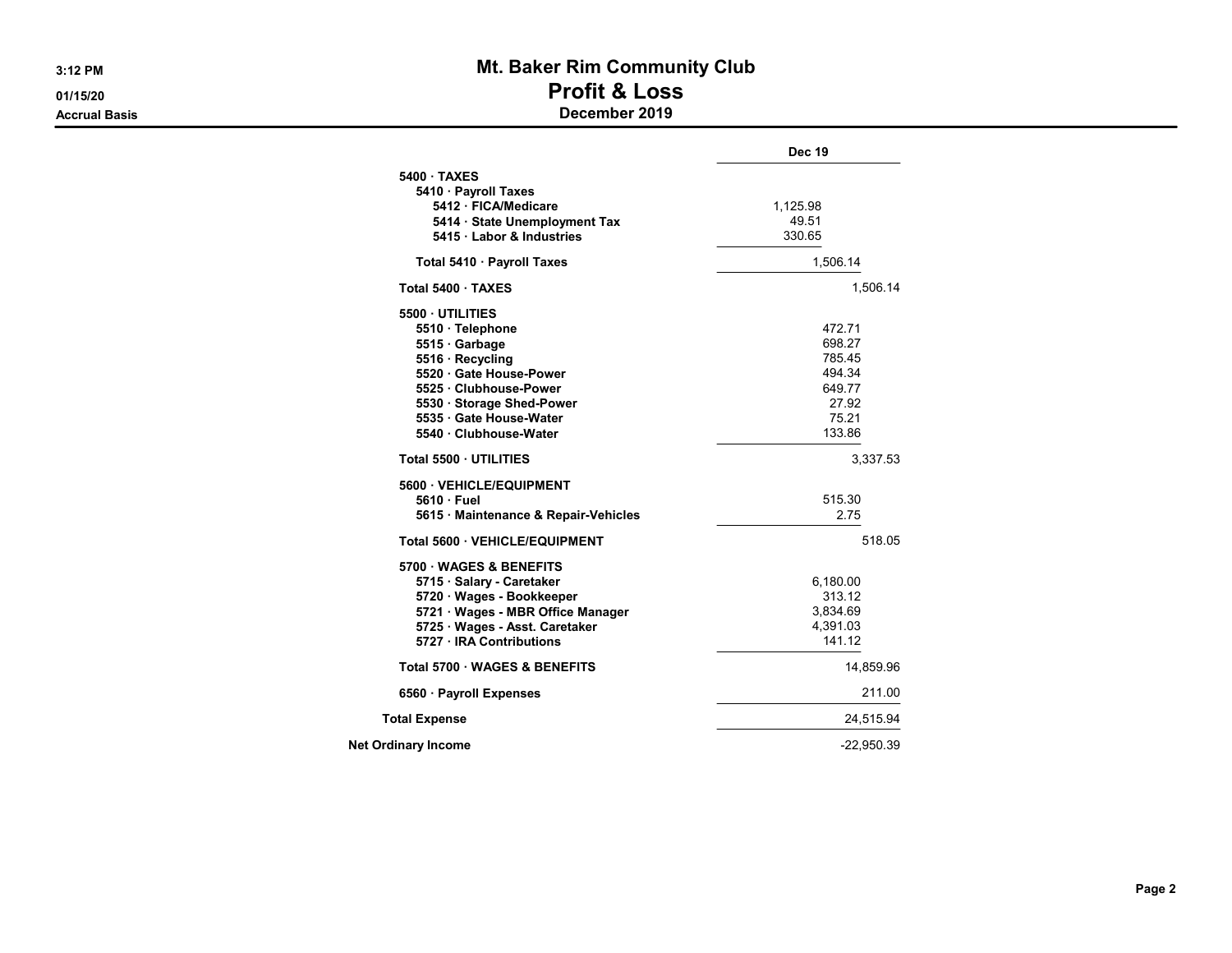# 3:12 PM **Mt. Baker Rim Community Club** 01/15/20 **Profit & Loss** Accrual Basis December 2019

|                                                                                                                                       | <b>Dec 19</b> |
|---------------------------------------------------------------------------------------------------------------------------------------|---------------|
| <b>Other Income/Expense</b><br><b>Other Expense</b><br>8500 CAPITAL EXPENDITURES<br>8510 · Building Improvements<br>8555 · Sand Cover | 1.390.00      |
| Total 8510 · Building Improvements                                                                                                    | 1.390.00      |
| Total 8500 · CAPITAL EXPENDITURES                                                                                                     | 1.390.00      |
| <b>Total Other Expense</b>                                                                                                            | 1.390.00      |
| <b>Net Other Income</b>                                                                                                               | $-1,390.00$   |
| Net Income                                                                                                                            | -24.340.39    |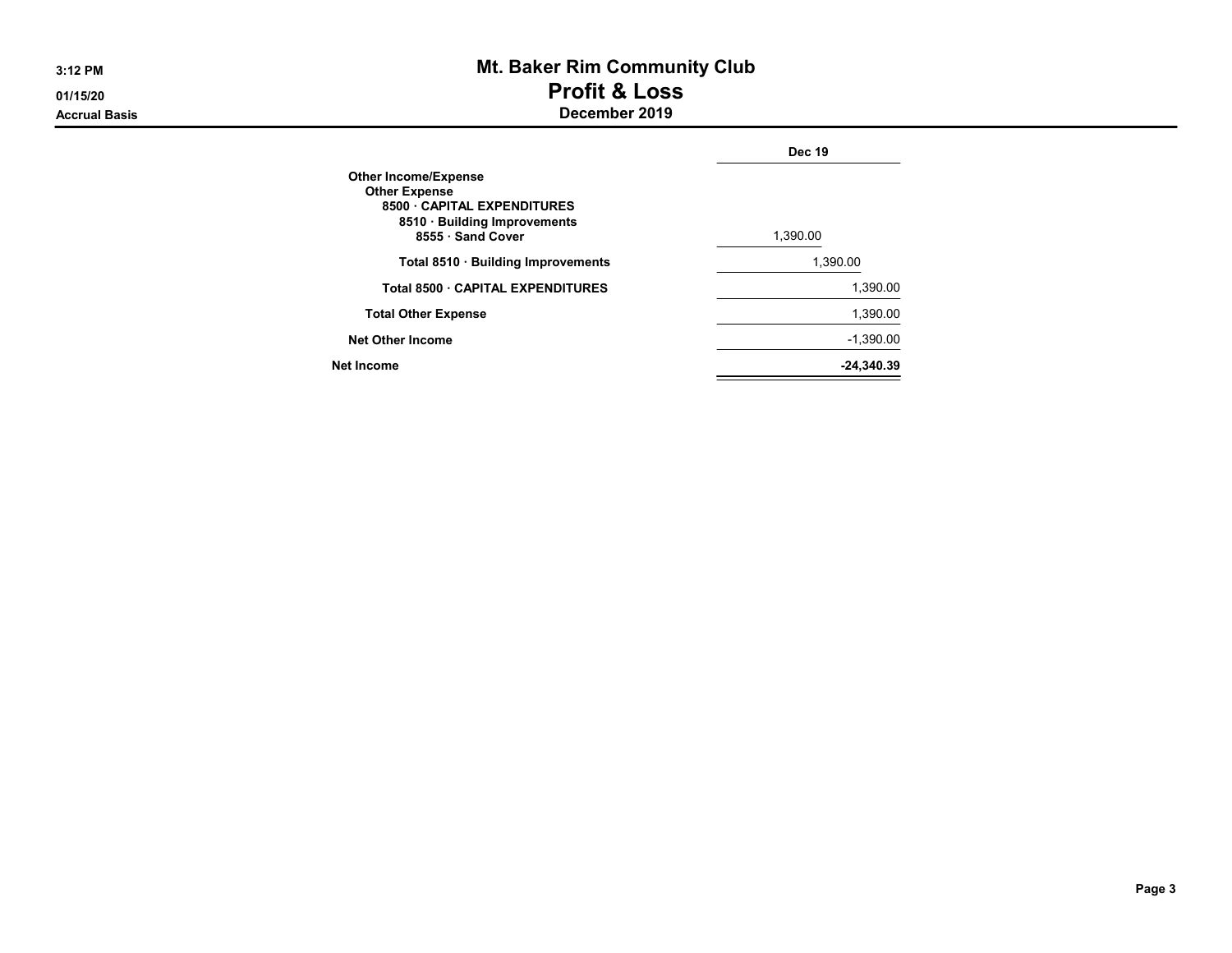**Accrual Basis** 

# 3:21 PM Mt. Baker Rim Community Club 01/15/20 **Profit & Loss Prev Year Comparison**

|  |  | January through December 2019 |  |
|--|--|-------------------------------|--|
|--|--|-------------------------------|--|

|                                                       | Jan - Dec 19       | Jan - Dec 18       | \$ Change             |
|-------------------------------------------------------|--------------------|--------------------|-----------------------|
| <b>Ordinary Income/Expense</b>                        |                    |                    |                       |
| <b>Income</b>                                         |                    |                    |                       |
| 4010 Members Dues                                     | 297,337.50         | 295,987.50         | 1,350.00              |
| 4018 · Rental Income - Apartment                      | 5,400.00           | 600.00             | 4,800.00              |
| 4030 Members Interest                                 | 432.39             | 165.00             | 267.39                |
| 4050 Members Lien Fees                                | 1.600.00           | 350.00<br>1,250.50 | 1.250.00<br>$-145.50$ |
| 4101 Member Gate Card                                 | 1,105.00<br>895.00 | 2,130.00           | $-1,235.00$           |
| 4102 Vendor Gate Card<br>4140 · Interest Income       | 2,686.88           | 4,094.42           | $-1,407.54$           |
| 4165 · Recovery of Bad Debt                           | 12,038.57          | 0.00               | 12,038.57             |
| 4168 · Clubhouse Rental Income                        | 350.00             | 700.00             | $-350.00$             |
| 4169 Violations Income                                | 200.00             | 5,175.00           | $-4,975.00$           |
| 4173 · Renter Fee Income                              | 17,475.00          | 18,800.00          | $-1,325.00$           |
| 4175 Transfer Fees                                    | 3,300.00           | 2,400.00           | 900.00                |
| 4176 Social Function Income                           | 50.00              | 450.00             | $-400.00$             |
| <b>Total Income</b>                                   | 342,870.34         | 332,102.42         | 10,767.92             |
| <b>Gross Profit</b>                                   | 342,870.34         | 332,102.42         | 10,767.92             |
| <b>Expense</b>                                        |                    |                    |                       |
| 5000 - ADMINISTRATION                                 |                    |                    |                       |
| 5005 · Accounting Expense                             | 8,550.00           | 8,200.00           | 350.00                |
| 5006 · Bookkeeping                                    | 2,260.00           | 71.61              | 2.188.39              |
| 5010 · Bad Debt Expense                               | 0.00               | 1,200.03           | $-1,200.03$           |
| 5011 Bank Service Charges                             | 301.18             | 44.15              | 257.03                |
| 5012 Credit Card Fees                                 | 3.020.93           | 2,711.92           | 309.01                |
| 5019 Employee Recognition                             | 0.00               | 100.00             | $-100.00$             |
| 5021 Gate Card Expense                                | 1,442.92           | 857.02             | 585.90                |
| 5024 • Annual General Meeting Expense                 | 1,436.40           | 928.95             | 507.45                |
| 5025 General Admin./Directors                         | 1,714.05           | 1,018.17           | 695.88                |
| 5026 · Interest Expense                               | 67.31              | 0.00               | 67.31                 |
| 5028 Internet Access                                  | 1,169.91           | 1,689.87           | $-519.96$             |
| $5030 \cdot$ Legal                                    | 1,216.50           | 0.00<br>98.00      | 1,216.50              |
| 5031 · Legal - Filing Fees<br>5035 Licenses & Permits | 0.00<br>800.97     | 628.00             | $-98.00$<br>172.97    |
| 5045 Office Supplies                                  | 976.44             | 1,579.31           | -602.87               |
| 5046 Postage                                          | 268.25             | 772.60             | -504.35               |
| 5047 Computer Software                                | 32.54              | 233.72             | -201.18               |
| 5050 Social Functions                                 |                    |                    |                       |
| 5051 New Years Eve Event                              | 0.00               | 376.87             | $-376.87$             |
| 5050 · Social Functions - Other                       | 407.98             | 313.87             | 94.11                 |
| <b>Total 5050 Social Functions</b>                    | 407.98             | 690.74             | $-282.76$             |
|                                                       |                    |                    |                       |
| 5060 Training                                         | 325.00             | 0.00               | 325.00                |
| 5061 · Amazon Prime Annual Fee<br>5064 Website        | 0.00<br>268.10     | 129.12<br>243.95   | -129.12<br>24.15      |
| 5120 General Insurance                                | 16,997.13          | 17,274.27          | $-277.14$             |
| Total 5000 · ADMINISTRATION                           | 41,255.61          | 38,471.43          | 2,784.18              |
| 5200 MAINTENANCE & REPAIR                             |                    |                    |                       |
| 5210 Clubhouse-Maintenance                            | 908.81             | 1,105.26           | $-196.45$             |
| 5215 Gate House-Maintenance                           | 4,170.38           | 863.50             | 3,306.88              |
| 5216 Office Maintenance                               | 0.00               | 377.50             | $-377.50$             |
| 5220 Gate/Security-Maintenance                        | 2,790.76           | 2,017.22           | 773.54                |
| 5225 · Pool-Maintenance & Repair                      | 335.60             | 192.65             | 142.95                |
| 5230 Grounds-Maintenance                              | 3,086.07           | 2,509.54           | 576.53                |
| 5231 · Roads-Maintenance/Paving                       | 27,576.36          | 201.86             | 27,374.50             |
| 5235 Compactor Maintenance                            | 0.00               | 70.15              | $-70.15$              |
| 5240 Tree Removal                                     | 2,929.50           | 3,417.75           | -488.25               |
| 5260 Maintenance-Other                                | 663.07             | 0.00               | 663.07                |
|                                                       |                    |                    |                       |
| Total 5200 · MAINTENANCE & REPAIR                     | 42,460.55          | 10,755.43          | 31,705.12             |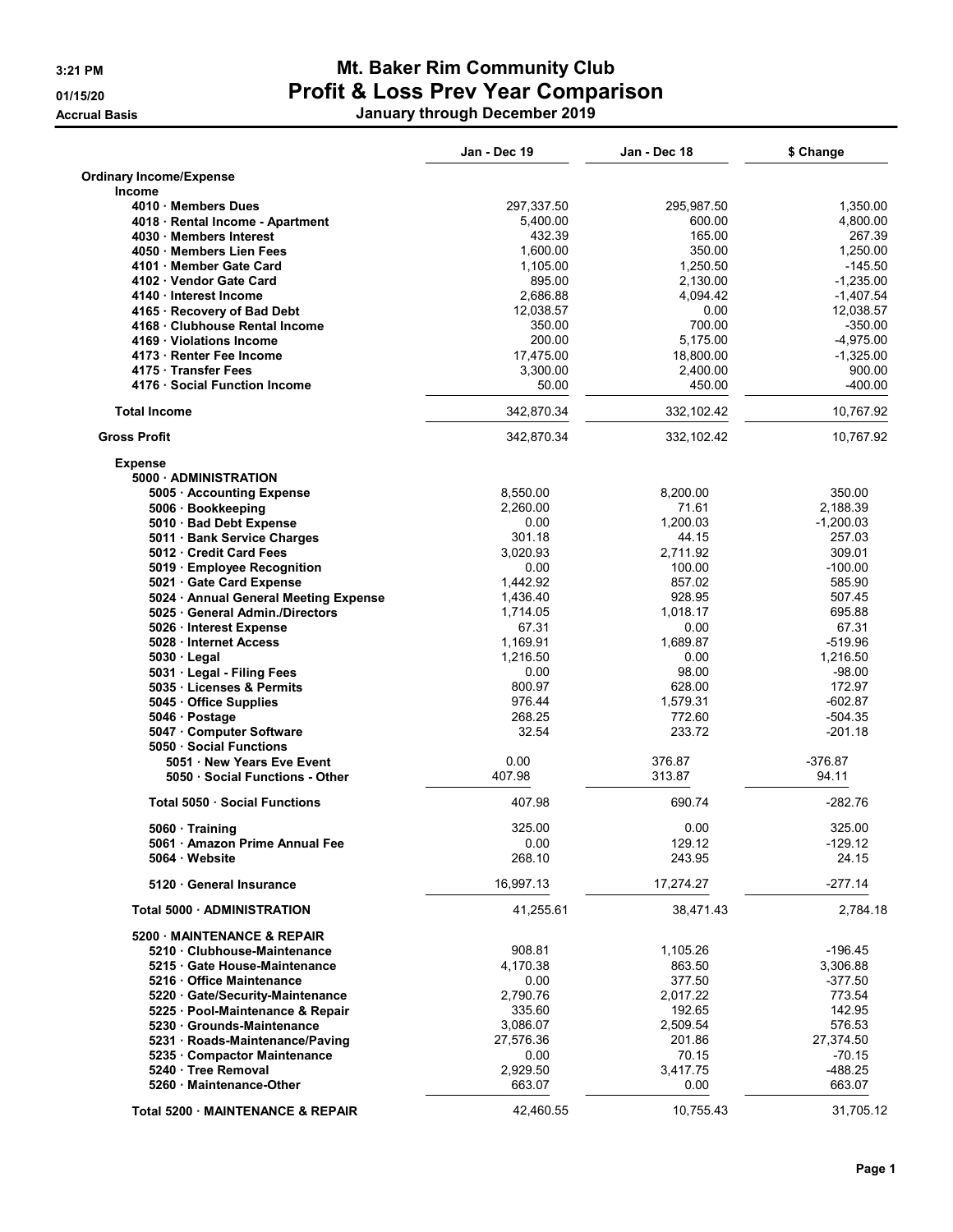# 3:21 PM **Mt. Baker Rim Community Club** 01/15/20 **Profit & Loss Prev Year Comparison** Accrual Basis January through December 2019

|                                                                       | Jan - Dec 19          | Jan - Dec 18          | \$ Change              |
|-----------------------------------------------------------------------|-----------------------|-----------------------|------------------------|
| 5300 SUPPLIES<br>5310 Other Supplies<br>5311 · Clubhouse Supplies     | 805.49<br>3,164.09    | 136.86<br>3,639.12    | 668.63<br>-475.03      |
| 5320 · Pool Supplies<br>5325 Tools                                    | 13,467.38<br>838.02   | 10,389.29<br>1,513.05 | 3,078.09<br>-675.03    |
| Total 5300 · SUPPLIES                                                 | 18,274.98             | 15,678.32             | 2,596.66               |
| 5400 TAXES                                                            |                       |                       |                        |
| 5410 · Payroll Taxes                                                  | 211.70                | 252.05                | $-40.35$               |
| 5411 · Federal Unemployment Tax<br>5412 FICA/Medicare                 | 11,792.94             | 10,921.55             | 871.39                 |
| 5414 · State Unemployment Tax                                         | 584.16                | 185.71                | 398.45                 |
| 5415 Labor & Industries                                               | 2,894.56              | 3,622.91              | $-728.35$              |
| 5410 · Payroll Taxes - Other                                          | 91.35                 | 0.00                  | 91.35                  |
| Total 5410 · Payroll Taxes                                            | 15,574.71             | 14,982.22             | 592.49                 |
| 5420 Income Taxes                                                     | 423.00                | 468.00                | $-45.00$               |
| 5430 · Property Tax - Gatehouse                                       | 209.00                | 209.00                | 0.00                   |
| 5435 · Property Tax - MBR lots                                        | 17.90                 | 17.90                 | 0.00                   |
| Total 5400 TAXES                                                      | 16,224.61             | 15,677.12             | 547.49                 |
| 5500 UTILITIES                                                        |                       |                       |                        |
| 5510 · Telephone<br>5515 Garbage                                      | 2.302.48<br>16,231.44 | 1,803.70<br>14,675.57 | 498.78<br>1,555.87     |
| 5516 Recycling                                                        | 8,535.07              | 7,487.91              | 1,047.16               |
| 5520 Gate House-Power                                                 | 2,404.35              | 2,865.30              | -460.95                |
| 5525 Clubhouse-Power                                                  | 5,078.08              | 5,373.56              | $-295.48$              |
| 5530 · Storage Shed-Power                                             | 263.15                | 135.25                | 127.90                 |
| 5535 Gate House-Water<br>5537 Propane                                 | 300.84<br>6,267.27    | 301.05<br>8,576.77    | $-0.21$<br>$-2,309.50$ |
| 5540 Clubhouse-Water                                                  | 705.54                | 670.29                | 35.25                  |
| 5545 Clubhouse-Wi-Fi Internet                                         | 1,709.82              | 2,469.74              | $-759.92$              |
| 5550 MBR Lots - Water                                                 | 0.00                  | $-134.00$             | 134.00                 |
| Total 5500 · UTILITIES                                                | 43,798.04             | 44,225.14             | $-427.10$              |
| 5600 VEHICLE/EQUIPMENT                                                |                       |                       |                        |
| 5610 Fuel                                                             | 3,888.70              | 4,838.90              | -950.20                |
| 5615 Maintenance & Repair-Vehicles                                    | 3,270.95              | 4,944.84              | $-1,673.89$            |
| Total 5600 · VEHICLE/EQUIPMENT                                        | 7,159.65              | 9,783.74              | $-2,624.09$            |
| 5700 WAGES & BENEFITS                                                 |                       |                       |                        |
| 5710 Employee Medical<br>5715 · Salary - Caretaker                    | 0.00<br>52,716.57     | 250.00<br>48,617.61   | $-250.00$<br>4,098.96  |
| 5720 Wages - Bookkeeper                                               | 17,195.84             | 22,249.00             | -5,053.16              |
| 5721 · Wages - MBR Office Manager                                     | 32,185.49             | 24,524.50             | 7,660.99               |
| 5724 · Wages - Seasonal PT Caretaker                                  | 2,887.50              | 0.00                  | 2,887.50               |
| 5725 · Wages - Asst. Caretaker<br>5726 · Wages - PT Asst. Caretaker   | 39,065.87<br>4,392.57 | 38,165.50<br>9,922.50 | 900.37<br>-5,529.93    |
| 5727 IRA Contributions                                                | 1,764.05              | 2,721.02              | -956.97                |
| Total 5700 · WAGES & BENEFITS                                         | 150,207.89            | 146,450.13            | 3,757.76               |
| 6560 · Payroll Expenses                                               | 2,097.08              | 2,015.73              | 81.35                  |
| 66900 · Reconciliation Discrepancies                                  | $-600.00$             | 0.00                  | -600.00                |
| 6999 · Uncategorized Expenses                                         | 0.00                  | 0.00                  | 0.00                   |
| <b>Total Expense</b>                                                  | 320,878.41            | 283,057.04            | 37,821.37              |
| <b>Net Ordinary Income</b>                                            | 21,991.93             | 49,045.38             | $-27,053.45$           |
| <b>Other Income/Expense</b>                                           |                       |                       |                        |
| <b>Other Expense</b>                                                  |                       |                       |                        |
| 8040 Clubhouse-Emergency Maintenance<br>8065 Charitable Contributions | 309.05<br>0.00        | 0.00<br>500.00        | 309.05<br>-500.00      |
| 8070 Operating Reserve                                                | $-11,025.00$          | $-10,962.50$          | $-62.50$               |